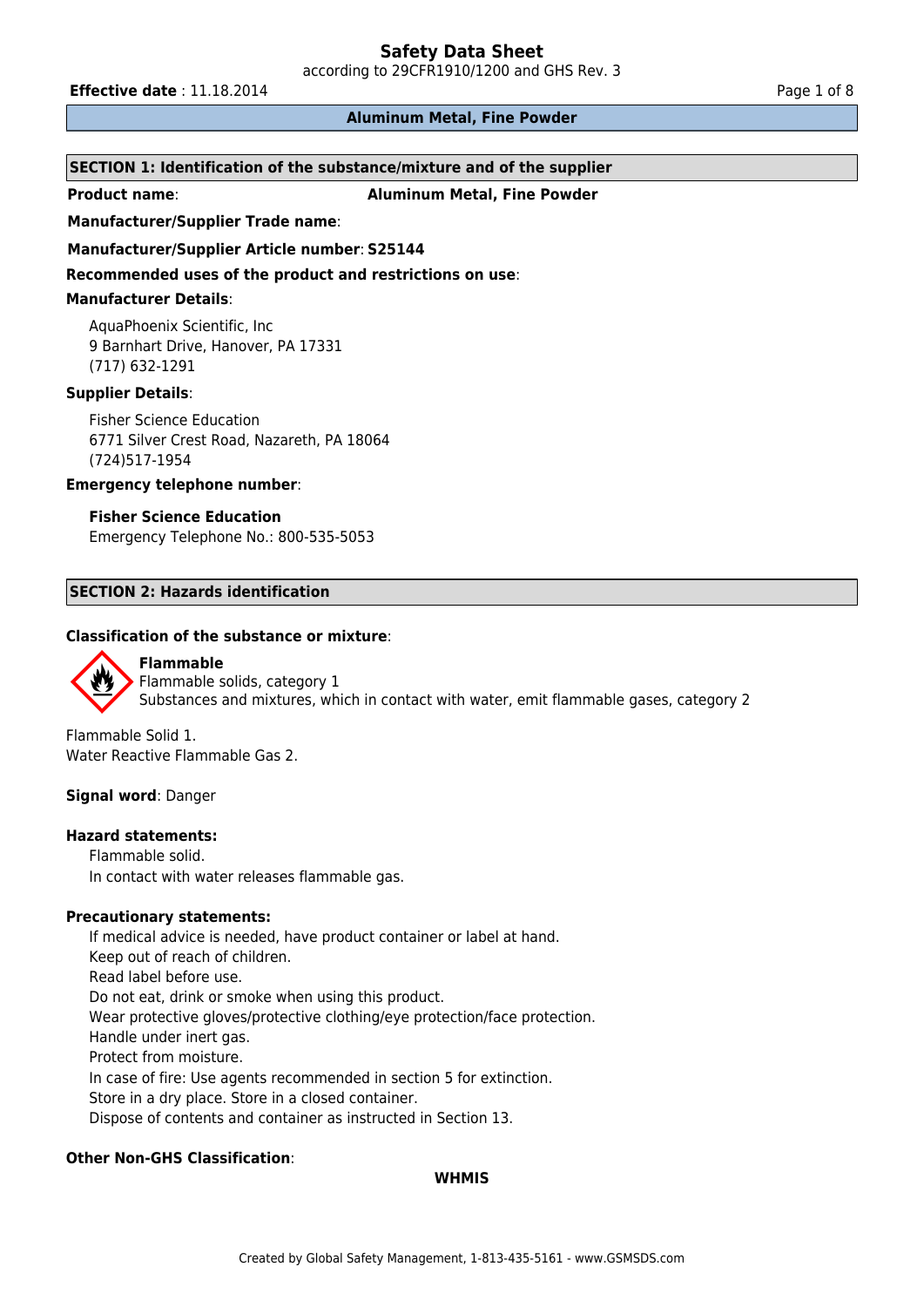according to 29CFR1910/1200 and GHS Rev. 3

**Effective date** : 11.18.2014 **Page 2 of 8 Page 2 of 8** 





NFPA SCALE (0-4) THE RATINGS (0-4)

# **SECTION 3: Composition/information on ingredients**

| Ingredients:  |          |       |  |  |  |
|---------------|----------|-------|--|--|--|
| CAS 7429-90-5 | Aluminum | 100 % |  |  |  |

Percentages are by weight

# **SECTION 4: First aid measures**

# **Description of first aid measures**

# **After inhalation:**

Move exposed individual to fresh air. Loosen clothing as necessary and position individual in a comfortable position. Seek medical advice if discomfort or irritation persists. Give artificial respiration, if necessary. (Use protective barrier device if possible.). If breathing difficult, give oxygen.

#### **After skin contact:**

Seek medical attention if irritation persists or if concerned. Rinse skin for 15 minutes.

#### **After eye contact:**

Protect unexposed eye. Rinse/flush exposed eye(s) gently using water for 15-20 minutes. Remove contact lens(es) if able to do so during rinsing. Seek immediate medical attention.

#### **After swallowing:**

Rinse mouth thoroughly. Do not induce vomiting. Have exposed individual drink sips of water. Seek medical attention immediately.

# **Most important symptoms and effects, both acute and delayed:**

Nausea. Headache. Shortness of breath. May cause respiratory irritation. May cause skin irritation. May cause eye irritation (mechanical). Ingestion may cause gastrointestinal irritation (large doses). Redness, tearing.

# **Indication of any immediate medical attention and special treatment needed:**

If seeking medical attention, provide SDS document to physician.

**SECTION 5: Firefighting measures**

**Extinguishing media**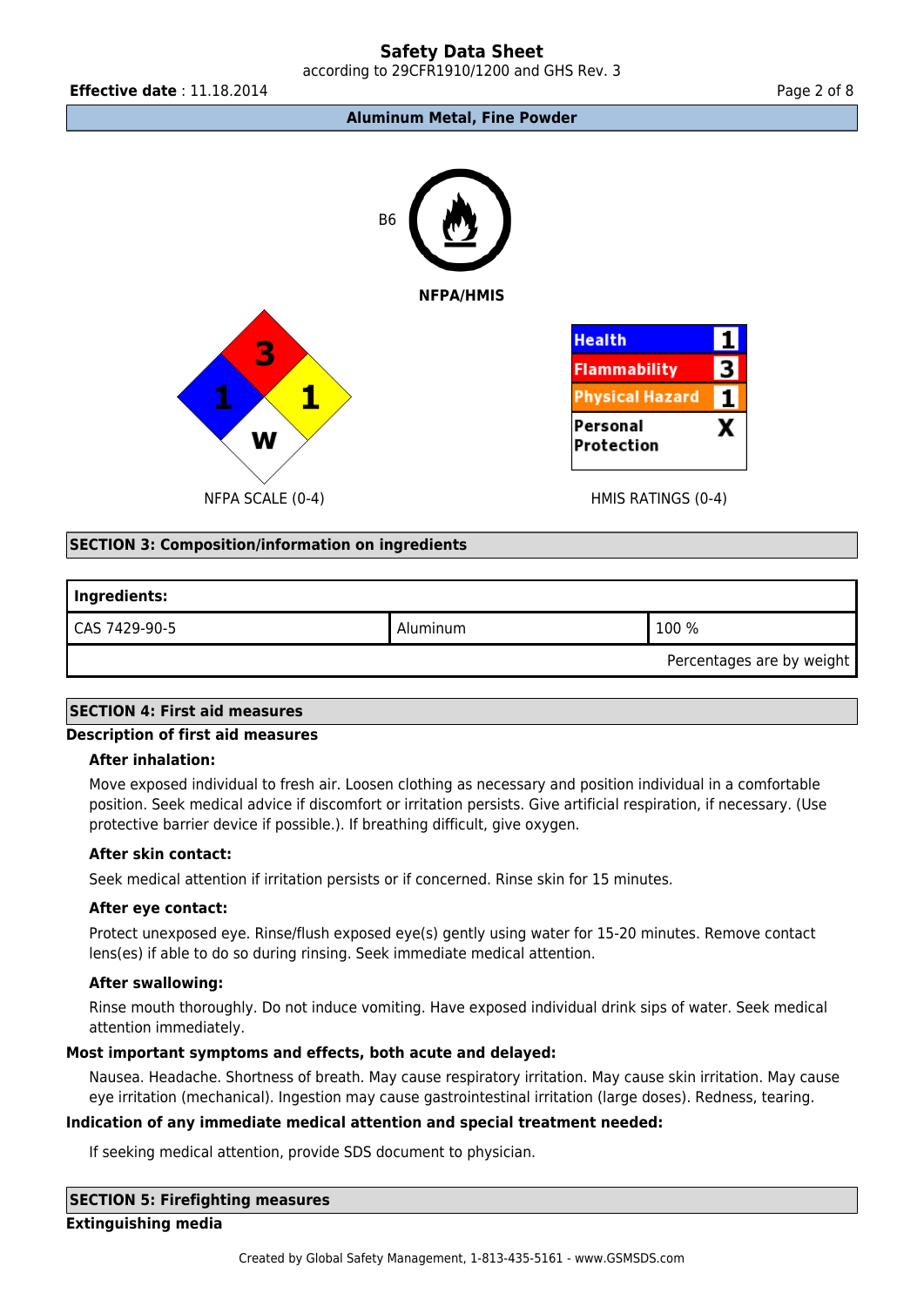according to 29CFR1910/1200 and GHS Rev. 3

**Effective date** : 11.18.2014 **Page 3 of 8** 

#### **Aluminum Metal, Fine Powder**

#### **Suitable extinguishing agents:**

If in laboratory setting, follow laboratory fire suppression procedures. Smother with suitable dry powder for extinction. (Pressure from this media may cause severe dusting). Smother with sand, dry ground limestone, or use approved Class D extinguishers.

#### **Unsuitable extinguishing agents:**

Do not use water. Do not use halogenated extinguishing media. Do not use carbon dioxide.

# **Special hazards arising from the substance or mixture:**

Combustion products may include metallic oxides or other toxic vapors. Combustible Solid, finely divided dust is easily ignited; may cause explosions.

# **Advice for firefighters:**

# **Protective equipment:**

Use NIOSH-approved respiratory protection/breathing apparatus. Wear fire/flame resistant/retardant clothing.

# **Additional information (precautions):**

Use spark-proof tools and explosion-proof equipment.

# **SECTION 6: Accidental release measures**

# **Personal precautions, protective equipment and emergency procedures:**

Wear protective equipment. Dust deposits should not be allowed to accumulate on surfaces, as these may form an explosive mixture if they are released into the atmosphere in sufficient concentration. Avoid dispersal of dust in the air (i.e., clearing dust surfaces with compressed air). Do not expose spilled material to water. Avoid contact with eyes, skin, and clothing. Avoid generating dusty conditions. Use only spark-proof tools. Use respiratory protective device against the effects of fumes/dust/aerosol. Keep unprotected persons away. Ensure adequate ventilation. Keep away from ignition sources. Protect from heat. Stop the spill, if possible. Contain spilled material by diking or using inert absorbent. Transfer to a disposal or recovery container.

#### **Environmental precautions:**

Prevent from reaching drains, sewer or waterway. Collect contaminated soil for characterization per Section 13.

#### **Methods and material for containment and cleaning up:**

If in a laboratory setting, follow Chemical Hygiene Plan procedures. Collect liquids using vacuum or by use of absorbents. Place into properly labeled containers for recovery or disposal. If necessary, use trained response staff/contractor. Do not expose spill to water. Obey local regulations.

#### **Reference to other sections:** None

#### **SECTION 7: Handling and storage**

### **Precautions for safe handling:**

Follow good hygiene procedures when handling chemical materials. Avoid ingestion and inhalation. Avoid dispersal of dust in the air (i.e., clearing dust surfaces with compressed air). Routine housekeeping should be instituted to ensure that dusts do not accumulate on surfaces. Dry powders can build static electricity charges when subjected to the friction of transfer and mixing operations. Provide adequate precautions, such as electrical grounding and bonding, or inert atmospheres. Wash throughly after handling. Remove and wash contaminated clothing. Do not eat, drink, smoke, or use personal products when handling chemical substances. If in a laboratory setting, follow Chemical Hygiene Plan. Use only in well ventilated areas. Avoid generation of dust or fine particulate. Dust may form flammable or explosive mixture with air, especially when damp. Do not allow water to get into the container because of violent reaction risk. Keep from contact with moist air and steam. Avoid contact with the eyes and skin.

# **Conditions for safe storage, including any incompatibilities:**

Store in a cool location. Keep away from alkalis. Dust deposits should not be allowed to accumulate on surfaces, as these may form an explosive mixture if they are released into the atmosphere in sufficient concentration. Keep away from water. Store away from halogenated compounds. Provide ventilation for containers. Avoid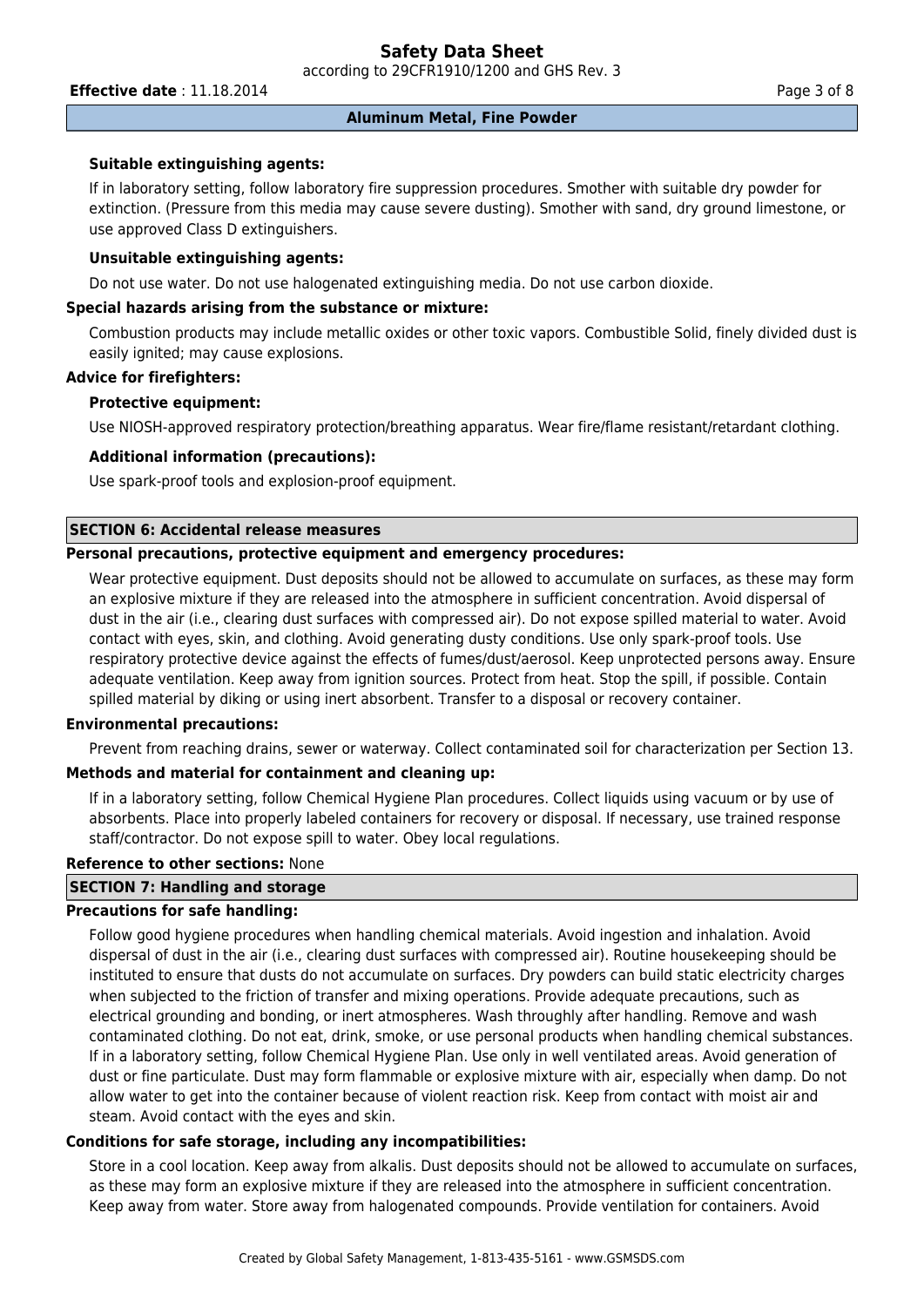according to 29CFR1910/1200 and GHS Rev. 3

**Effective date** : 11.18.2014 **Page 4 of 8** 

# **Aluminum Metal, Fine Powder**

storage near extreme heat, ignition sources or open flame. Store away from foodstuffs. Store away from oxidizing agents. Store in cool, dry conditions in well sealed containers. Keep container tightly sealed. Keep away from combustibles. Keep away from acids.

# **SECTION 8: Exposure controls/personal protection**





| <b>Control Parameters:</b>               | 7429-90-5, Aluminum (as Al) (pyrophoric powder), ACGIH TLV TWA 5<br>$mg/m3$ .<br>7429-90-5, Aluminum (as Al) (metal dust), ACGIH TLV TWA: 10 mg/m3.<br>7429-90-5, Aluminum (as Al) (respirable), OSHA PEL TWA: 5 mg/m3.<br>7429-90-5, Aluminum (as Al) (total), OSHA PEL TWA: 15 mg/m3.<br>7429-90-5, Aluminum (as Al) (respirable), NIOSH REL: TWA 5 mg/m3.<br>7429-90-5, Aluminum (as Al) (total), NIOSH REL: TWA 10 mg/m3. |
|------------------------------------------|-------------------------------------------------------------------------------------------------------------------------------------------------------------------------------------------------------------------------------------------------------------------------------------------------------------------------------------------------------------------------------------------------------------------------------|
| <b>Appropriate Engineering controls:</b> | Emergency eye wash fountains and safety showers should be available in<br>the immediate vicinity of use/handling. Provide exhaust ventilation or<br>other engineering controls to keep the airborne concentrations of vapor<br>or dusts (total/respirable) below the applicable workplace exposure limits<br>(Occupational Exposure Limits-OELs) indicated above.                                                             |
| <b>Respiratory protection:</b>           | Not required under normal conditions of use. Use suitable respiratory<br>protective device when high concentrations are present. Use suitable<br>respiratory protective device when aerosol or mist is formed. For spills,<br>respiratory protection may be advisable.                                                                                                                                                        |
| <b>Protection of skin:</b>               | The glove material has to be impermeable and resistant to the product/<br>the substance/ the preparation being used/handled. Selection of the glove<br>material on consideration of the penetration times, rates of diffusion and<br>the degradation.                                                                                                                                                                         |
| Eye protection:                          | Safety glasses with side shields or goggles.                                                                                                                                                                                                                                                                                                                                                                                  |
| <b>General hygienic measures:</b>        | The usual precautionary measures are to be adhered to when handling<br>chemicals. Keep away from food, beverages and feed sources.<br>Immediately remove all soiled and contaminated clothing. Wash hands<br>before breaks and at the end of work. Do not inhale<br>gases/fumes/dust/mist/vapor/aerosols. Avoid contact with the eyes and<br>skin.                                                                            |

# **SECTION 9: Physical and chemical properties**

| <b>Appearance (physical</b><br>state, color):   | Silver-gray powder | <b>Explosion limit lower:</b><br><b>Explosion limit upper:</b> | Non Explosive<br>Non Explosive |
|-------------------------------------------------|--------------------|----------------------------------------------------------------|--------------------------------|
| Odor:                                           | <b>Odorless</b>    | Vapor pressure at 20°C:                                        | Not Applicable                 |
| Odor threshold:                                 | Not Applicable     | <b>Vapor density:</b>                                          | Not Applicable                 |
| pH-value:                                       | Not Applicable     | <b>Relative density:</b>                                       | INo Information                |
| <b>Melting/Freezing point:</b>                  | 1660°C             | Solubilities:                                                  | Insoluble in water.            |
| <b>Boiling point/Boiling</b><br>range:          | l2467°C            | <b>Partition coefficient (n-</b><br>octanol/water):            | Not Applicable                 |
| <b>Flash point (closed cup):</b> Not Applicable |                    | <b>Auto/Self-ignition</b><br>temperature:                      | 760°C                          |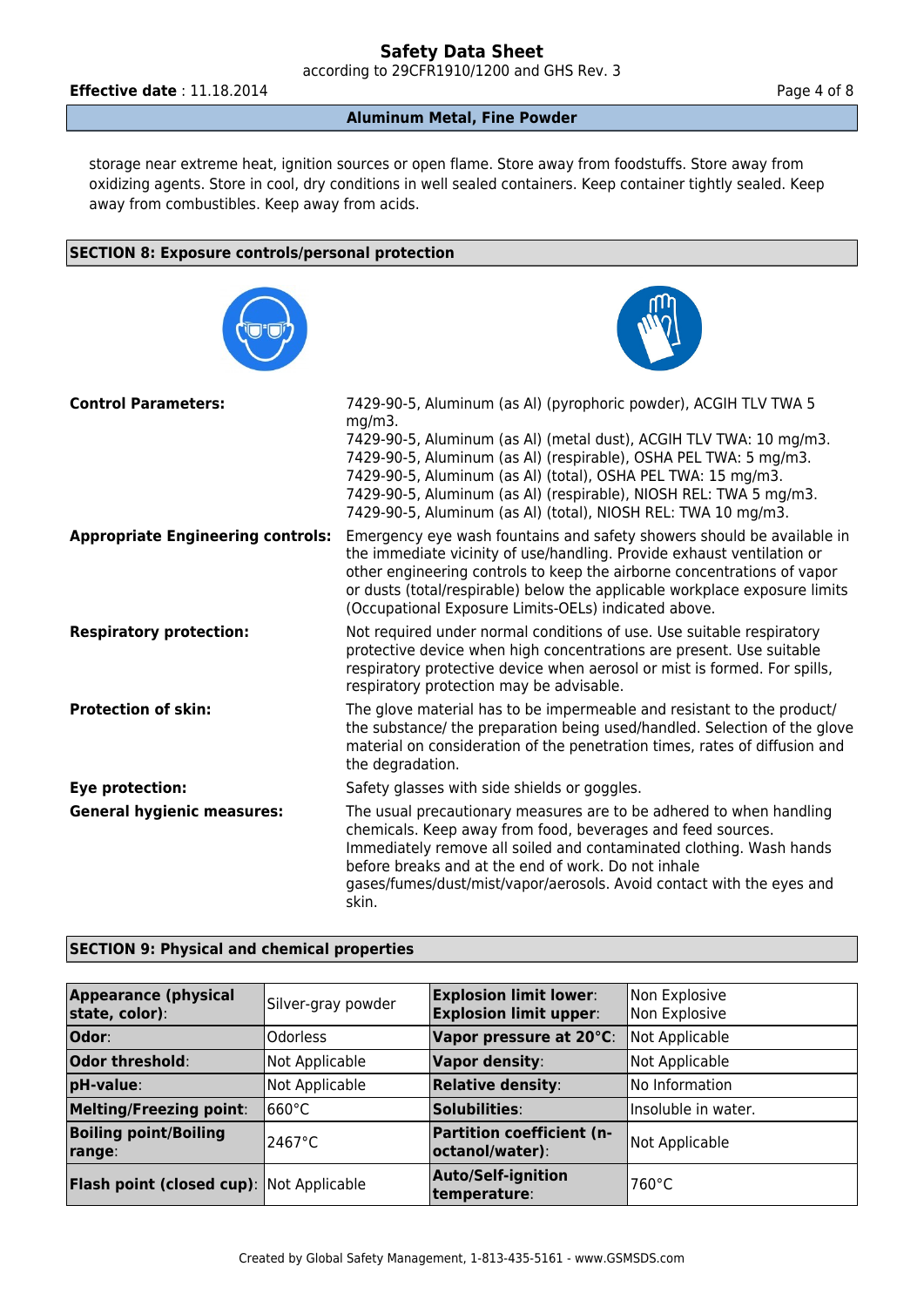according to 29CFR1910/1200 and GHS Rev. 3

**Effective date** : 11.18.2014 **Page 5 of 8** 

#### **Aluminum Metal, Fine Powder**

| <b>Evaporation rate:</b>                 | Not Applicable                            | <b>Decomposition</b><br>temperature: | Not Available                                              |
|------------------------------------------|-------------------------------------------|--------------------------------------|------------------------------------------------------------|
| <b>Flammability (solid,</b><br>gaseous): | Not Available                             | Viscosity:                           | a. Kinematic: Not Applicable<br>b. Dynamic: Not Applicable |
| Density at 20°C:                         | No Information<br>Molecular Weight::26.98 |                                      |                                                            |

# **SECTION 10: Stability and reactivity**

#### **Reactivity:**

Corrodes in contact with acids & other metals. Ignition may occur if powders are mixed with halogens, carbon disulfide, or methyl chloride. Reacts violently and/or explosively with water, steam or moisture. May ignite or explode on contact with moist air. Water reactive. Material will react with water and may release flammable and/or toxic gas.

#### **Chemical stability:**

No decomposition if used and stored according to specifications. Polished aluminum powders which have been treated with oils or wax for printing or paint purposes are not generally dangerous. Stable under normal temperatures and pressures.

#### **Possible hazardous reactions:**

Combustible Solid, finely divided dust is easily ignited; may cause explosions. Dust can be an explosion hazard when exposed to heat or flame. May ignite or explode on contact with moist air. Aluminum powder may evolve hydrogen gas in contact with water. Bulk dust when damp with water may heat spontaneously. Hazard greater as mesh size increases (particle size decreases).

# **Conditions to avoid:**

Store away from oxidizing agents, strong acids or bases. Store away from combustible materials. Avoid exposure to air or water.

#### **Incompatible materials:**

Strong oxidizers & acids. Halogenated hydrocarbons.

# **Hazardous decomposition products:**

Metallic oxides.

#### **SECTION 11: Toxicological information**

#### **Acute Toxicity**:

**Oral**:

LD50 rat >15900 mg/kg bw

# **Chronic Toxicity**: No additional information.

**Corrosion Irritation**:

**Ocular**:

May cause eye irritation.

**Sensitization**: No additional information. **Numerical Measures**: No additional information. **Carcinogenicity**: No additional information. **Mutagenicity**: No additional information. **Reproductive Toxicity**: No additional information.

#### **SECTION 12: Ecological information**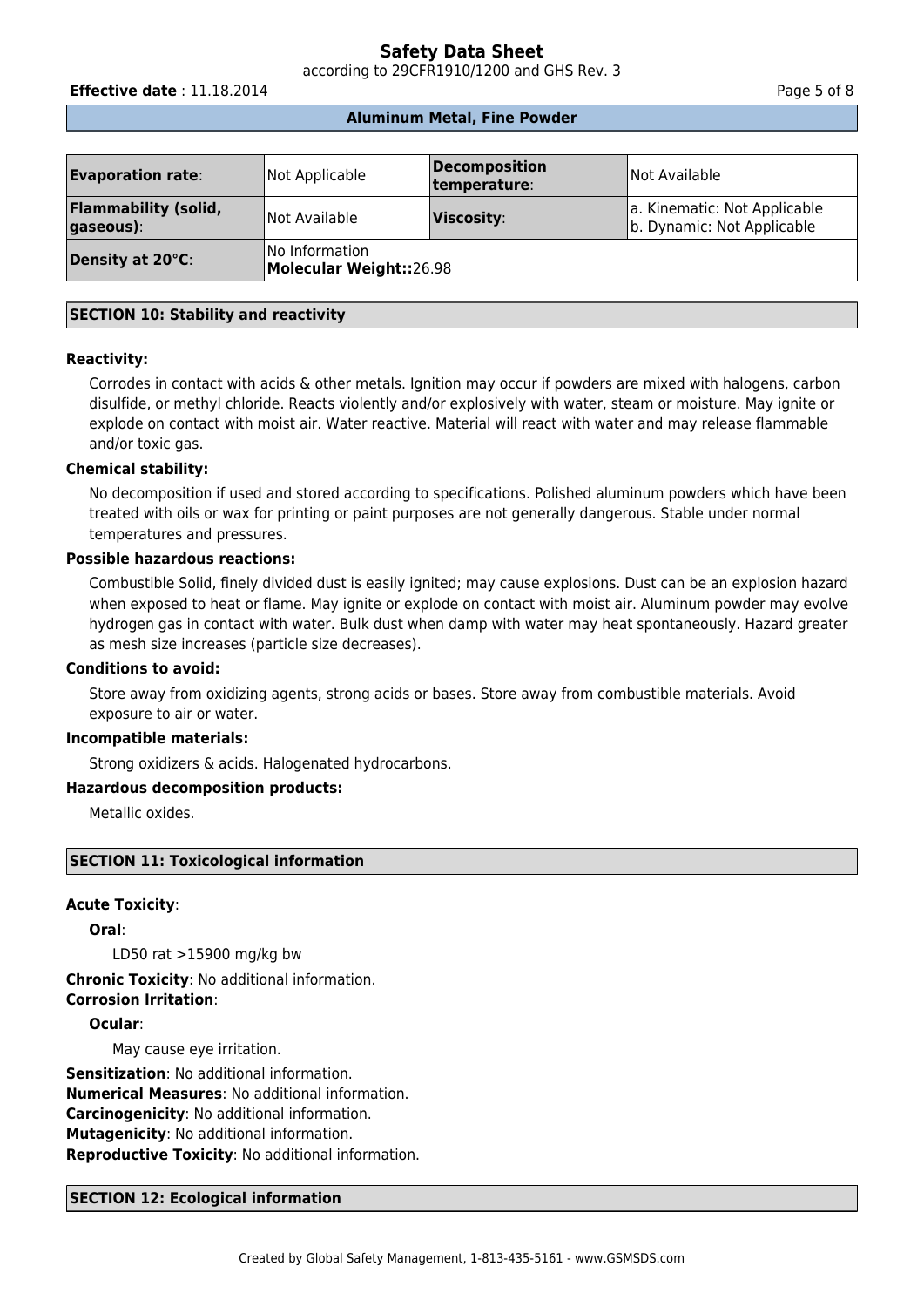according to 29CFR1910/1200 and GHS Rev. 3

**Effective date** : 11.18.2014 **Page 6 of 8** 

**Aluminum Metal, Fine Powder**

# **Ecotoxicity:**

LC50 Fish: Ctenopharyngodon idella (Grass carp, white amur) [Al 7429-90-5]: 260 ug/L/96 hr

LC50 Crustacea: Daphnia magna (Water flea) [Al 7429-90-5]: 2.6 mg/L/24 hr

LC50 Fish: Oncorhynchus mykiss (Rainbow trout) [Al 7429-90-5]: 120 ug/L/96 hr; static

**Persistence and degradability**: No additional information.

# **Bioaccumulative potential**:

Birds and mammals are most likely exposed through dietary ingestion of soil or Al-contaminated foods.

**Mobility in soil**: No additional information.

**Other adverse effects**: No additional information.

# **SECTION 13: Disposal considerations**

#### **Waste disposal recommendations**:

Product/containers must not be disposed together with household garbage. Do not allow product to reach sewage system or open water. It is the responsibility of the waste generator to properly characterize all waste materials according to applicable regulatory entities (US 40CFR262.11). Consult federal state/ provincial and local regulations regarding the proper disposal of waste material that may incorporate some amount of this product.

# **SECTION 14: Transport information**

# **US DOT**

**UN Number:** ADR, ADN, DOT, IMDG, IATA 1396

**Limited Quantity Exception:** None

**RQ (if applicable):** None **RQ (if applicable):** None **Proper shipping Name:** Aluminum powder, uncoated. **Hazard Class:** 4 **Hazard Class:** 4 **Packing Group:** II. **Packing Group:** II. **Marine Pollutant (if applicable):** No additional information. **Comments:** None **Comments:** None

**Bulk: Non Bulk: Proper shipping Name:** Aluminum powder, uncoated. **Marine Pollutant (if applicable):** No additional information.



# **SECTION 15: Regulatory information**

#### **United States (USA)**

# **SARA Section 311/312 (Specific toxic chemical listings)**:

Reactive, Acute, Fire

#### **SARA Section 313 (Specific toxic chemical listings)**: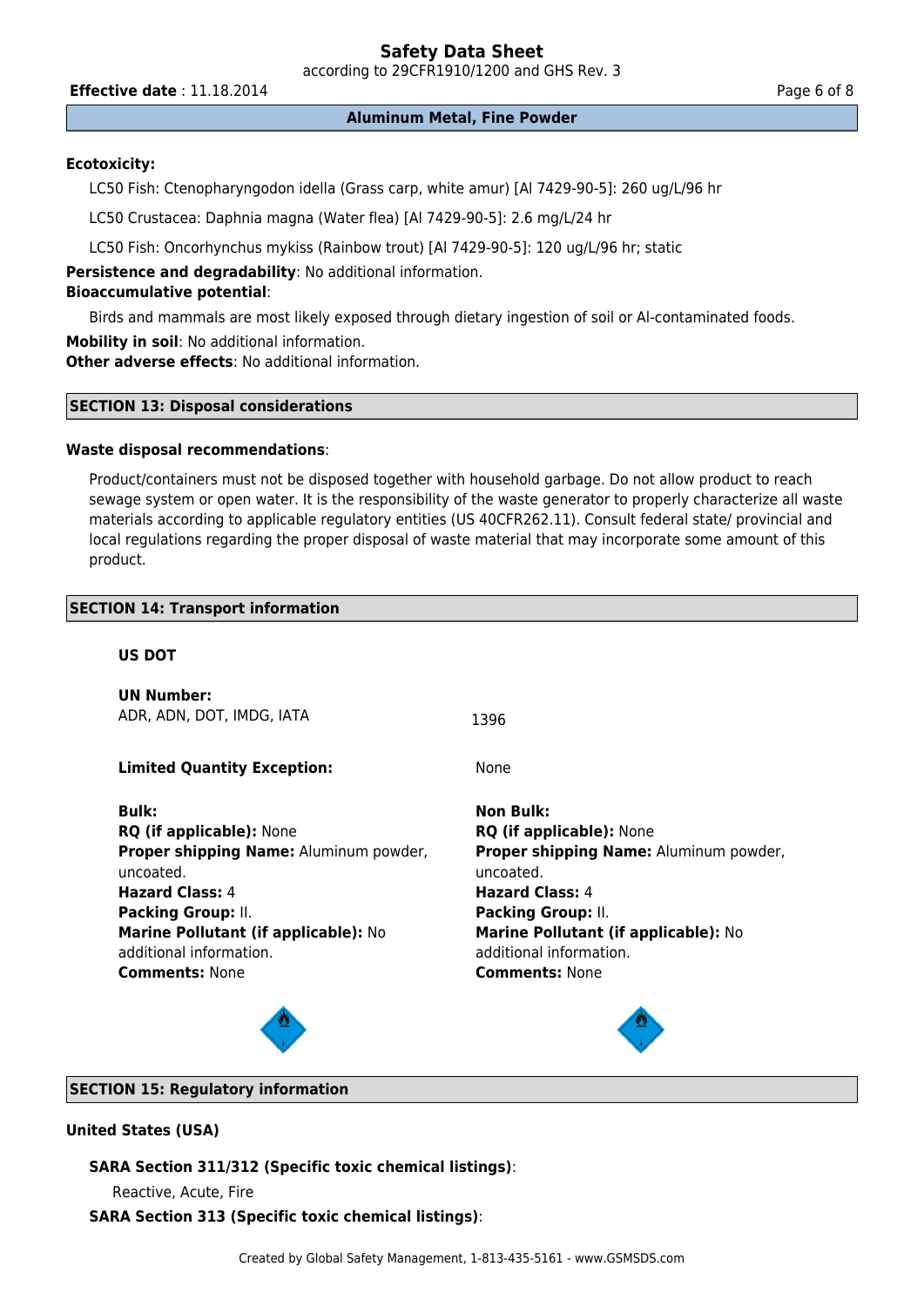according to 29CFR1910/1200 and GHS Rev. 3

**Effective date** : 11.18.2014 **Page 7 of 8** 

**Aluminum Metal, Fine Powder**

7429-90-5 Aluminum (fume or dust).

# **RCRA (hazardous waste code)**:

None of the ingredients are listed.

# **TSCA (Toxic Substances Control Act)**:

All ingredients are listed.

# **CERCLA (Comprehensive Environmental Response, Compensation, and Liability Act)**:

None of the ingredients are listed.

# **Proposition 65 (California)**:

#### **Chemicals known to cause cancer**:

None of the ingredients are listed.

# **Chemicals known to cause reproductive toxicity for females**:

None of the ingredients are listed.

# **Chemicals known to cause reproductive toxicity for males**:

None of the ingredients are listed.

# **Chemicals known to cause developmental toxicity**:

None of the ingredients are listed.

#### **Canada**

# **Canadian Domestic Substances List (DSL)**:

All ingredients are listed.

# **Canadian NPRI Ingredient Disclosure list (limit 0.1%)**:

None of the ingredients are listed.

# **Canadian NPRI Ingredient Disclosure list (limit 1%)**:

7429-90-5 Aluminum, elemental.

# **SECTION 16: Other information**

This product has been classified in accordance with hazard criteria of the Controlled Products Regulations and the SDS contains all the information required by the Controlled Products Regulations. Note. The responsibility to provide a safe workplace remains with the user. The user should consider the health hazards and safety information contained herein as a guide and should take those precautions required in an individual operation to instruct employees and develop work practice procedures for a safe work environment. The information contained herein is, to the best of our knowledge and belief, accurate. However, since the conditions of handling and use are beyond our control, we make no guarantee of results, and assume no liability for damages incurred by the use of this material. It is the responsibility of the user to comply with all applicable laws and regulations applicable to this material.

# **GHS Full Text Phrases**: None

# **Abbreviations and Acronyms**:

IMDG International Maritime Code for Dangerous Goods. PNEC Predicted No-Effect Concentration (REACH). CFR Code of Federal Regulations (USA). SARA Superfund Amendments and Reauthorization Act (USA). RCRA Resource Conservation and Recovery Act (USA). TSCA Toxic Substances Control Act (USA).